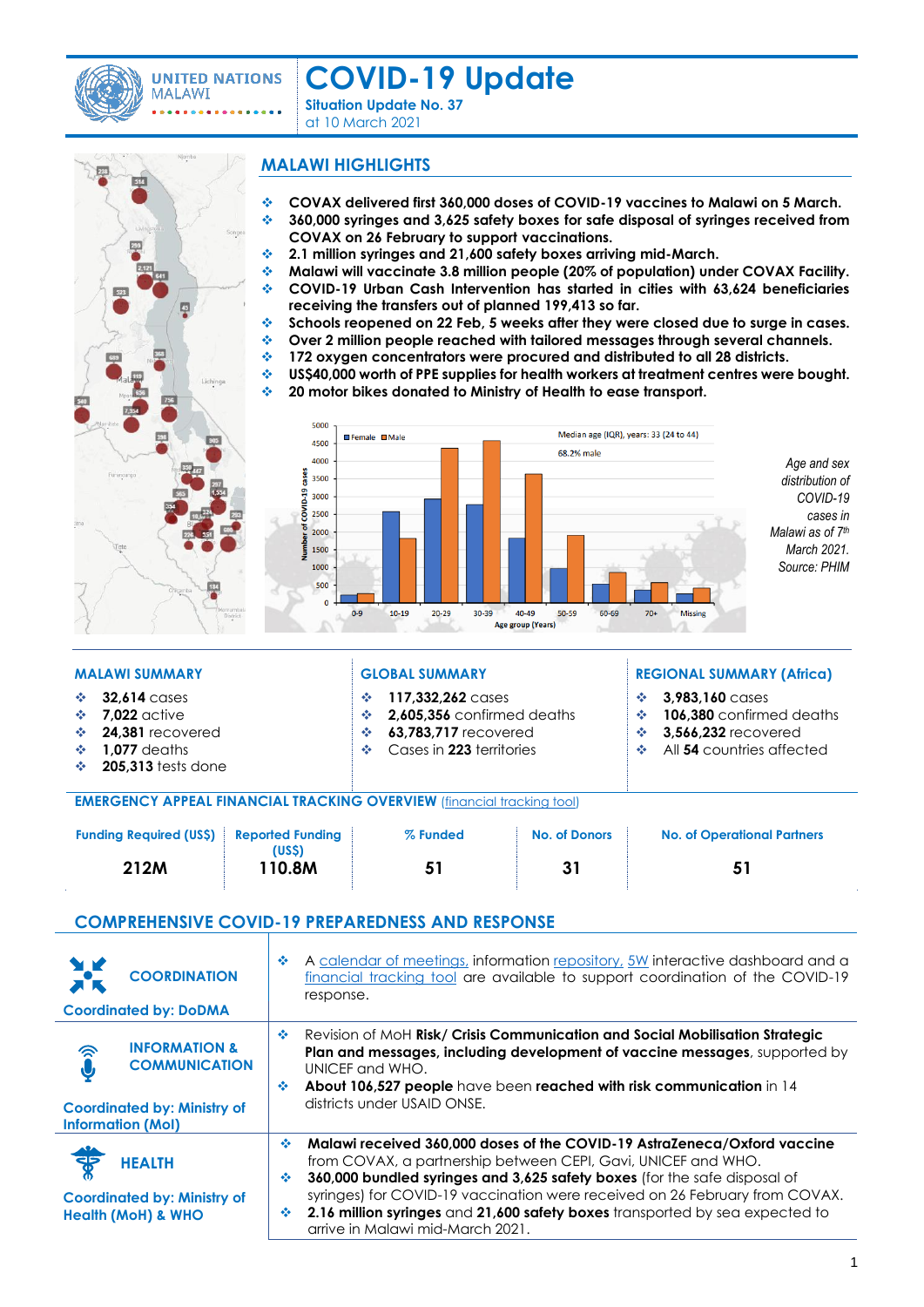| <b>360,000</b> COVID doses<br>received<br>\$790,594 worth of<br>PPEs and medical supplies<br>being distributed.<br>2,912 travellers screened                                                 | Malawi will vaccinate 3.8 million people (20% of population) under COVAX.<br>❖<br>٠<br>COVID-19 PPEs and medical supplies valued at \$790,594 being distributed to<br>district health offices and government central hospitals with UNICEF support.<br>Contact tracing for 979 persons and 10,780 tests supported by USAID ONSE.<br>٠<br>2,912 travellers screened in past two weeks with UNICEF support.<br>÷<br>40 health surveillance officers from Mangochi and Songwe re-oriented on<br>٠<br>reporting and referral of COVID-19 cases in schools with UNICEF support.<br>172 oxygen concentrators were procured and distributed to all 28 districts<br>٠<br>including four field hospitals.<br>٠<br>84 oxygen cylinders were distributed to improve access to oxygen therapy in<br>district hospitals and Emergency Treatment Units supported by UNICEF.                                                                                                                                                                                                                                                                                                 |
|----------------------------------------------------------------------------------------------------------------------------------------------------------------------------------------------|---------------------------------------------------------------------------------------------------------------------------------------------------------------------------------------------------------------------------------------------------------------------------------------------------------------------------------------------------------------------------------------------------------------------------------------------------------------------------------------------------------------------------------------------------------------------------------------------------------------------------------------------------------------------------------------------------------------------------------------------------------------------------------------------------------------------------------------------------------------------------------------------------------------------------------------------------------------------------------------------------------------------------------------------------------------------------------------------------------------------------------------------------------------|
| 近<br><b>TRANSPORT AND</b><br><b>LOGISTICS</b><br><b>Coordinated by: Ministry of</b><br><b>Transport and Works (MTW) &amp;</b><br>WFP.<br>20 motor bikes                                      | Three Mobile Storage Units (tents) deployed to Queen Elizabeth Central Hospital-<br>٠<br>QECH by Médecins Sans Frontières- MSF with support from WFP.<br>Site assessment for installation of container labs in border posts of 3 districts to<br>٠<br>facilitate screening of travellers was done by MoH, WFP and Logistics Cluster.<br>20 motor bikes valued at \$46,870 have been donated to MoH by UNICEF. Of<br>٠<br>these, 10 motor bikes went to MoH HQ and the others went to districts.<br>٠<br>Amendment to agreement for COVID-19 supplies with World Bank signed,<br>increasing the ceiling from 1.6 mil USD to 3.6 mil USD.<br><b>Needs and Gaps</b>                                                                                                                                                                                                                                                                                                                                                                                                                                                                                              |
| donated to MoH                                                                                                                                                                               | Only 10% of Logistics Cluster activities are funded with a gap of about \$1.6 million<br>❖<br>for critical response interventions. Without immediate support, WFP will not be<br>able to continue supporting the national COVID-19 response.<br>COVID-19 Urban Cash Intervention has commenced in targeted hotspots in all<br>❖                                                                                                                                                                                                                                                                                                                                                                                                                                                                                                                                                                                                                                                                                                                                                                                                                               |
| <b>PROTECTION</b><br><b>Coordinated by: Ministry of</b><br><b>Gender, Community</b><br><b>Development and Social</b><br><b>Welfare, UNICEF &amp; UN</b><br>Women<br>$63,624$ people in urban | four main cities with 63,624 beneficiaries receiving the transfers out of 199,413.<br>Households are receiving transfers for 2 months (January and February) and the<br>٠<br>remaining 135,789 households will receive support in coming weeks.<br>To cushion socio-economic effects of COVID-19, all Social Cash Transfer<br>٠<br>Programme (SCTP) beneficiaries received increased transfer value.<br>At least 54 Child Care Institutions (36 in Blantyre and 18 in Lilongwe) have been<br>❖<br>assessed to check their adherence to the COVID-19 preventative measures.<br>73 and 337 children without parental or family care in Lilongwe and Blantyre were<br>❖<br>provided with appropriate alternative care arrangement.<br>25,470 people in 7 districts have been reached with community-based Mental<br>❖                                                                                                                                                                                                                                                                                                                                            |
| areas received cash support<br>S.M<br><b>FOOD SECURITY</b><br><b>CAND</b><br><b>Coordinated by:</b><br><b>Department of Disaster</b><br><b>Management Affairs</b><br>(DoDMA) & WFP           | Health and Psychosocial Support by District Social Welfare Offices.<br>108,000 households (488,000 people) targeted in 7 districts are receiving cash<br>٠<br>assistance as part of Rural Lean Season Cash Response.<br>WFP is providing technical support to Government-led in-kind distributions in 5<br>٠<br>districts targeting 120,000 households (540,000 people).<br>Cash distributions in response to COVID-19 economic effects are ongoing in 7<br>❖<br>bomas (district towns) targeting 11,000 households supported by WFP.                                                                                                                                                                                                                                                                                                                                                                                                                                                                                                                                                                                                                         |
| <b>EDUCATION</b><br><b>Coordinated by: Ministry of</b><br><b>Education, Science and</b><br><b>Technology (MoEST); Save</b><br>the Children and UNICEF                                        | Government allocated K5 billion (about US\$10 million) to education sector for<br>❖<br>procurement of tents/ shelters, portable chalkboards, soap as well as drilling of<br>boreholes in primary and secondary schools that have no water points and<br>recruitment of additional auxiliary teachers.                                                                                                                                                                                                                                                                                                                                                                                                                                                                                                                                                                                                                                                                                                                                                                                                                                                         |
| <b>AGRICULTURE</b><br><b>Coordinated by:</b><br><b>Ministry of Agriculture (MoA)</b><br>& FAO                                                                                                | 19th Bulletin of Emergency Agriculture and Food Security Surveillance System<br>❖<br><b>(EmA-FSS)</b> (1-15 Feb) was released by MoA with technical support from FAO.<br>The system captures real time information from 18 districts on the status of food<br>❖<br>availability/security, performance of agricultural produce markets, prevalence<br>of animal diseases and access to veterinary services, as well as crop production.<br>Key highlights from the bulletin are:<br>٠<br>16.9% of households owning any type of livestock reported suspected cases<br>$\bullet$<br>of livestock diseases, increasing by 2.3% from 14.6% in last half of Jan 2021.<br>2.6% of households were involved in fishing related livelihood activities,<br>$\bullet$<br>dropping by 0.7% from 3.3% in last half of Jan 2021.<br>The average price of maize per kg dropped by 4% from MK195.58/kg in last<br>$\bullet$<br>half of Jan to MK181.94/kg.<br>3,600 metric tonnes of fertilizers has been distributed to 45,000 households in 14<br>❖<br>districts as part of Agriculture Cluster COVID-19 emergency response supported<br>by FAO in collaboration with MoA. |